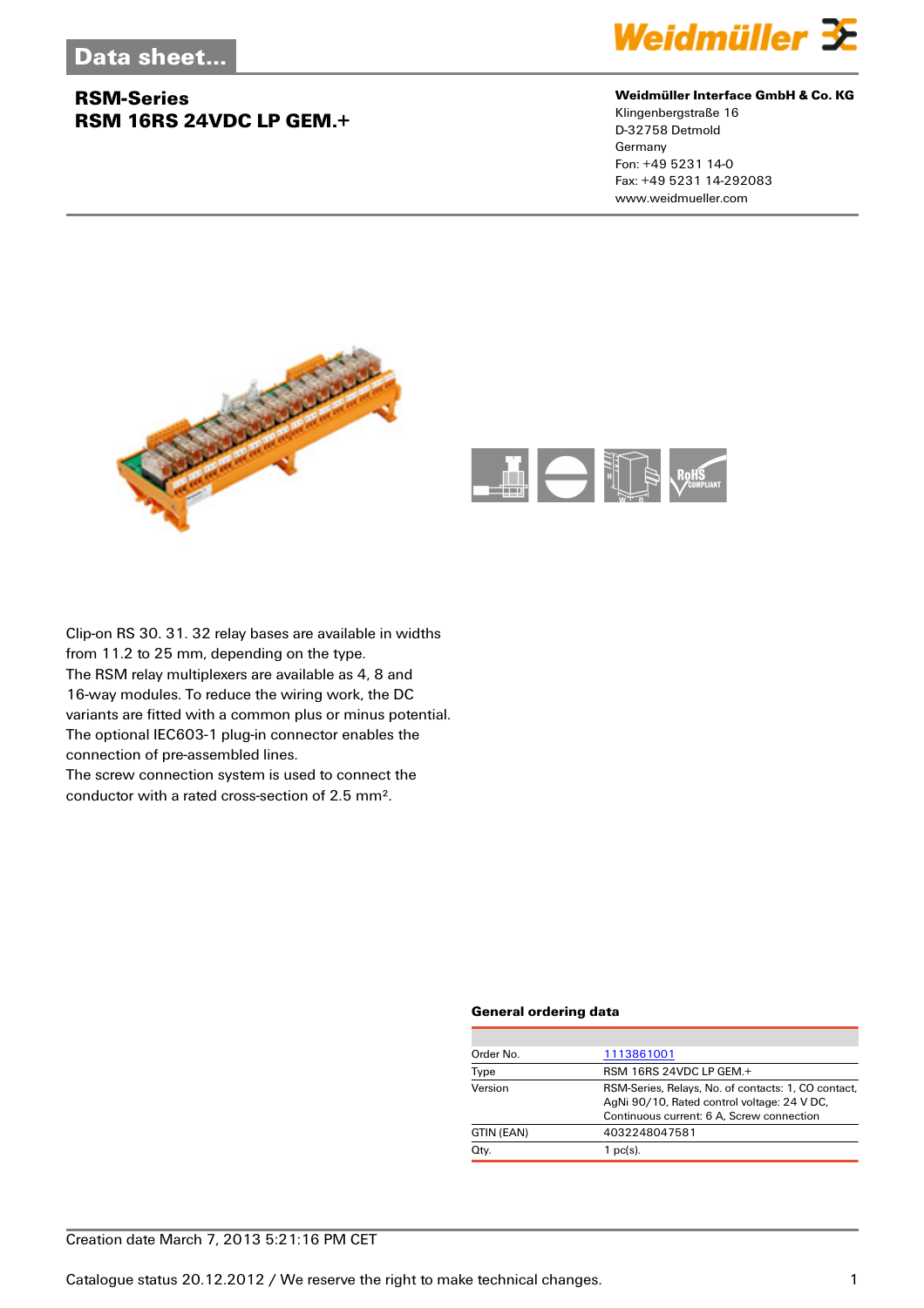### **RSM-Series RSM 16RS 24VDC LP GEM.+**

# **Technical data**



### **Weidmüller Interface GmbH & Co. KG**

Klingenbergstraße 16 D-32758 Detmold Germany Fon: +49 5231 14-0 Fax: +49 5231 14-292083

| <b>Ratings</b>                                           |                            |                                                            |                                                |
|----------------------------------------------------------|----------------------------|------------------------------------------------------------|------------------------------------------------|
| Conductor connection system                              | Screw connection           | Humidity                                                   | 40 °C / 93 % rel. humidity,<br>no condensation |
| Wire cross-section, solid, max.                          | $2.5$ mm <sup>2</sup>      |                                                            |                                                |
| <b>Dimensions and weights</b>                            |                            |                                                            |                                                |
| Width                                                    | 285 mm                     | Height                                                     | 87 mm                                          |
| Depth                                                    | 76 mm                      | Net weight                                                 | 658 g                                          |
| <b>Temperatures</b>                                      |                            |                                                            |                                                |
|                                                          |                            |                                                            |                                                |
| Operating temperature                                    | $-25$ °C+50 °C             | Storage temperature                                        | $-40 °C+60 °C$                                 |
| <b>Connection data</b>                                   |                            |                                                            |                                                |
| Clamping range, rated connection                         | $2.5 \text{ mm}^2$         | Clamping range, rated connection, min. 0.5 mm <sup>2</sup> |                                                |
| Clamping range, rated connection, max. 4 mm <sup>2</sup> |                            | Stripping length, rated connection                         | 8 mm                                           |
| Wire connection cross section, finely<br>stranded, max.  | $2.5 \text{ mm}^2$         |                                                            |                                                |
| Input                                                    |                            |                                                            |                                                |
| Rated control voltage                                    | 24 V DC                    | Rated current DC                                           | 6 A                                            |
| Power rating                                             | 0.75 W                     | Pull-in / drop-out current, AC coil                        | 23 mA / 2 mA                                   |
| Status indicator                                         | LED yellow                 |                                                            |                                                |
| <b>Output</b>                                            |                            |                                                            |                                                |
|                                                          |                            |                                                            |                                                |
| Max. switching voltage, AC                               | 250 V<br>8 A               | Continuous current<br>Max. switching power                 | 6 A<br>2000 VA                                 |
| making current<br>Switch-on delay                        | $< 8$ ms                   | Switch-off delay                                           | $< 7 \text{ ms}$                               |
| <b>Duration of Bounce</b>                                | $\leq$ 3 ms                | Min. switching power                                       | 250 mW                                         |
| Max. switching frequency at rated load                   | 0.1 Hz                     |                                                            |                                                |
| <b>Contact specifications</b>                            |                            |                                                            |                                                |
|                                                          |                            |                                                            |                                                |
| No. of contacts                                          | 1                          | Contact design                                             | CO contact                                     |
| <b>Contact material</b>                                  | AgNi 90/10                 | Mechanical service life                                    | $30 \times 10^6$ switching cycles              |
| Electrical service life of AC coil                       | $> 7x103$ Switching cycles | Electrical service life, DC coil                           | $> 5x105$ switching cycles                     |
| <b>Insulation coordination</b>                           |                            |                                                            |                                                |
| Rated voltage                                            |                            | Clearance and creepage distances for                       |                                                |
|                                                          | 250V                       | control side - load side                                   | $> 3$ mm                                       |
| Impulse withstand voltage                                | 4 kV                       | Protection degree                                          | <b>IP 20</b>                                   |
| Pollution severity                                       | $\overline{2}$             | Surge voltage category                                     | III                                            |
| <b>Other technical data</b>                              |                            |                                                            |                                                |
| Version                                                  | Relay coupler              | Status indicator                                           | LED yellow                                     |
| Free-wheel diode                                         | Yes                        | Reverse polarity protection                                | Available                                      |
|                                                          |                            |                                                            |                                                |